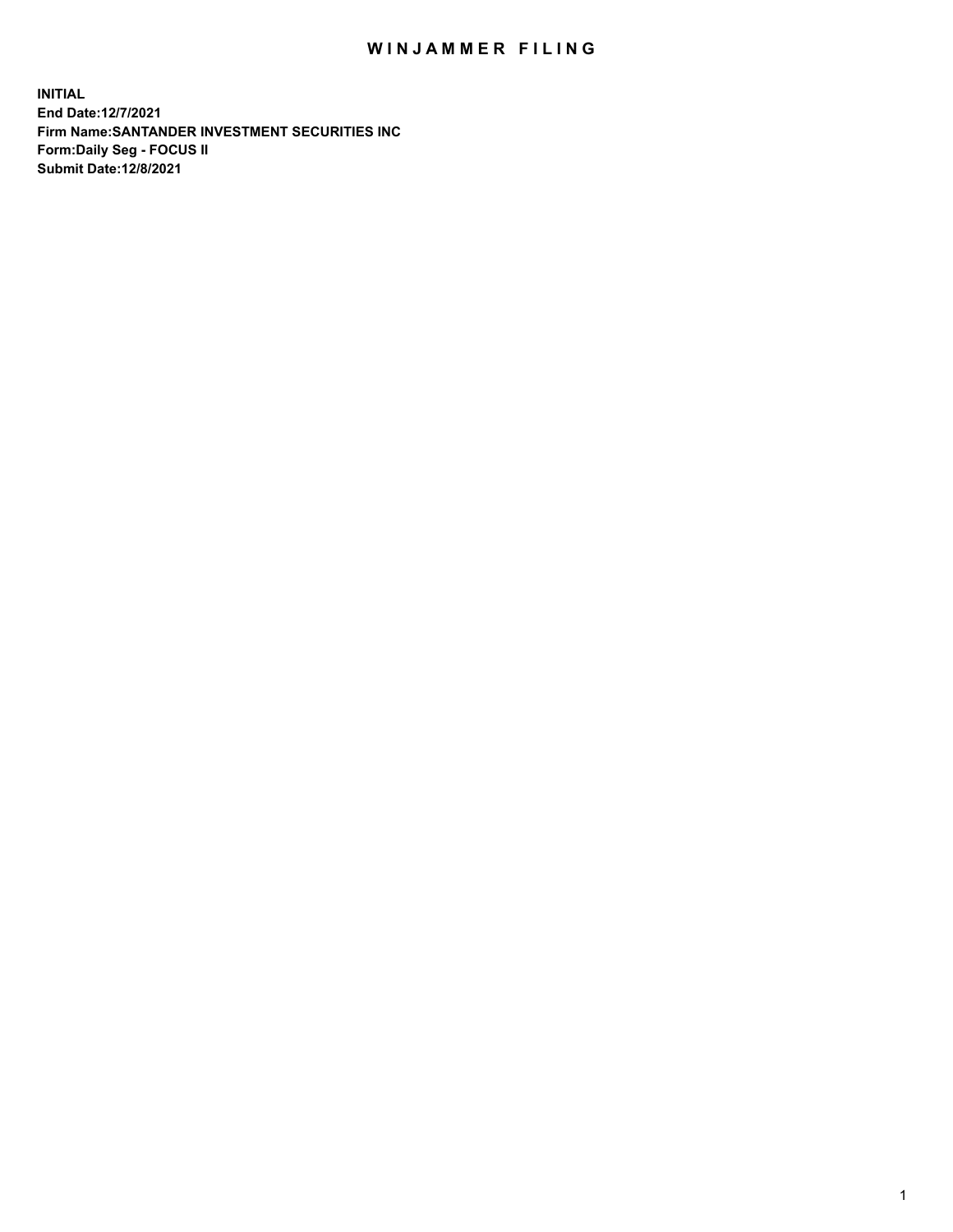**INITIAL End Date:12/7/2021 Firm Name:SANTANDER INVESTMENT SECURITIES INC Form:Daily Seg - FOCUS II Submit Date:12/8/2021 Daily Segregation - Cover Page**

| Name of Company                                                                   | <b>SANTANDER INVESTMENT</b><br><b>SECURITIES INC</b> |
|-----------------------------------------------------------------------------------|------------------------------------------------------|
| <b>Contact Name</b>                                                               | <b>Richard Ro</b>                                    |
| <b>Contact Phone Number</b>                                                       | (212) 350-3662                                       |
| <b>Contact Email Address</b>                                                      | richard.ro@santander.us                              |
| FCM's Customer Segregated Funds Residual Interest Target (choose one):            |                                                      |
| a. Minimum dollar amount: ; or                                                    | 70,000,000                                           |
| b. Minimum percentage of customer segregated funds required:%; or                 | $\overline{\mathbf{0}}$                              |
| c. Dollar amount range between: and; or                                           | 0 <sub>0</sub>                                       |
| d. Percentage range of customer segregated funds required between: % and %.       | 0 <sub>0</sub>                                       |
| FCM's Customer Secured Amount Funds Residual Interest Target (choose one):        |                                                      |
| a. Minimum dollar amount: ; or                                                    | $\overline{\mathbf{0}}$                              |
| b. Minimum percentage of customer secured funds required:%; or                    | $\underline{\mathbf{0}}$                             |
| c. Dollar amount range between: and; or                                           | 0 <sub>0</sub>                                       |
| d. Percentage range of customer secured funds required between: % and %.          | 0 <sub>0</sub>                                       |
| FCM's Cleared Swaps Customer Collateral Residual Interest Target (choose one):    |                                                      |
| a. Minimum dollar amount: ; or                                                    | $\overline{\mathbf{0}}$                              |
| b. Minimum percentage of cleared swaps customer collateral required:%; or         | $\underline{\mathbf{0}}$                             |
| c. Dollar amount range between: and; or                                           | 0 <sub>0</sub>                                       |
| d. Percentage range of cleared swaps customer collateral required between:% and%. | 0 <sub>0</sub>                                       |

Attach supporting documents CH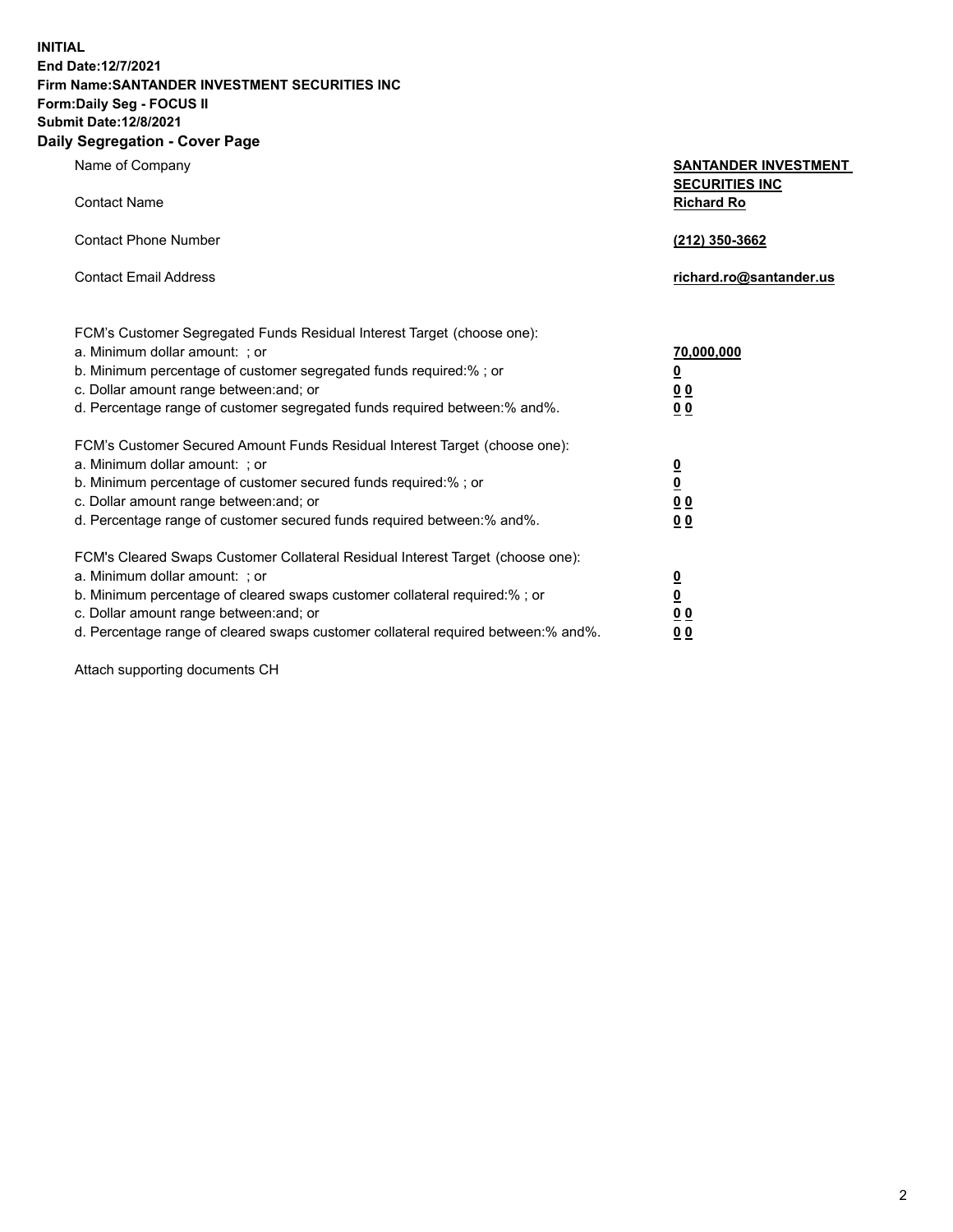**INITIAL End Date:12/7/2021 Firm Name:SANTANDER INVESTMENT SECURITIES INC Form:Daily Seg - FOCUS II Submit Date:12/8/2021 Daily Segregation - Secured Amounts**

|     | Foreign Futures and Foreign Options Secured Amounts                                         |                   |
|-----|---------------------------------------------------------------------------------------------|-------------------|
|     | Amount required to be set aside pursuant to law, rule or regulation of a foreign            | $0$ [7305]        |
|     | government or a rule of a self-regulatory organization authorized thereunder                |                   |
| 1.  | Net ledger balance - Foreign Futures and Foreign Option Trading - All Customers             |                   |
|     | A. Cash                                                                                     | $0$ [7315]        |
|     | B. Securities (at market)                                                                   | $0$ [7317]        |
| 2.  | Net unrealized profit (loss) in open futures contracts traded on a foreign board of trade   | $0$ [7325]        |
| 3.  | Exchange traded options                                                                     |                   |
|     | a. Market value of open option contracts purchased on a foreign board of trade              | $0$ [7335]        |
|     | b. Market value of open contracts granted (sold) on a foreign board of trade                | $0$ [7337]        |
| 4.  | Net equity (deficit) (add lines 1. 2. and 3.)                                               | $0$ [7345]        |
| 5.  | Account liquidating to a deficit and account with a debit balances - gross amount           | $0$ [7351]        |
|     | Less: amount offset by customer owned securities                                            | 0 [7352] 0 [7354] |
| 6.  | Amount required to be set aside as the secured amount - Net Liquidating Equity              | $0$ [7355]        |
|     | Method (add lines 4 and 5)                                                                  |                   |
| 7.  | Greater of amount required to be set aside pursuant to foreign jurisdiction (above) or line | $0$ [7360]        |
|     | 6.                                                                                          |                   |
|     | FUNDS DEPOSITED IN SEPARATE REGULATION 30.7 ACCOUNTS                                        |                   |
| 1.  | Cash in banks                                                                               |                   |
|     | A. Banks located in the United States                                                       | $0$ [7500]        |
|     | B. Other banks qualified under Regulation 30.7                                              | 0 [7520] 0 [7530] |
| 2.  | <b>Securities</b>                                                                           |                   |
|     | A. In safekeeping with banks located in the United States                                   | $0$ [7540]        |
|     | B. In safekeeping with other banks qualified under Regulation 30.7                          | 0 [7560] 0 [7570] |
| 3.  | Equities with registered futures commission merchants                                       |                   |
|     | A. Cash                                                                                     | $0$ [7580]        |
|     | <b>B.</b> Securities                                                                        | $0$ [7590]        |
|     | C. Unrealized gain (loss) on open futures contracts                                         | $0$ [7600]        |
|     | D. Value of long option contracts                                                           | $0$ [7610]        |
|     | E. Value of short option contracts                                                          | 0 [7615] 0 [7620] |
| 4.  | Amounts held by clearing organizations of foreign boards of trade                           |                   |
|     | A. Cash                                                                                     | $0$ [7640]        |
|     | <b>B.</b> Securities                                                                        | $0$ [7650]        |
|     | C. Amount due to (from) clearing organization - daily variation                             | $0$ [7660]        |
|     | D. Value of long option contracts                                                           | $0$ [7670]        |
|     | E. Value of short option contracts                                                          | 0 [7675] 0 [7680] |
| 5.  | Amounts held by members of foreign boards of trade                                          |                   |
|     | A. Cash                                                                                     | 0 [7700]          |
|     | <b>B.</b> Securities                                                                        | $0$ [7710]        |
|     | C. Unrealized gain (loss) on open futures contracts                                         | $0$ [7720]        |
|     | D. Value of long option contracts                                                           | $0$ [7730]        |
|     | E. Value of short option contracts                                                          | 0 [7735] 0 [7740] |
| 6.  | Amounts with other depositories designated by a foreign board of trade                      | $0$ [7760]        |
| 7.  | Segregated funds on hand                                                                    | $0$ [7765]        |
| 8.  | Total funds in separate section 30.7 accounts                                               | $0$ [7770]        |
| 9.  | Excess (deficiency) Set Aside for Secured Amount (subtract line 7 Secured Statement         | $0$ [7380]        |
|     | Page 1 from Line 8)                                                                         |                   |
| 10. | Management Target Amount for Excess funds in separate section 30.7 accounts                 | $0$ [7780]        |
| 11. | Excess (deficiency) funds in separate 30.7 accounts over (under) Management Target          | $0$ [7785]        |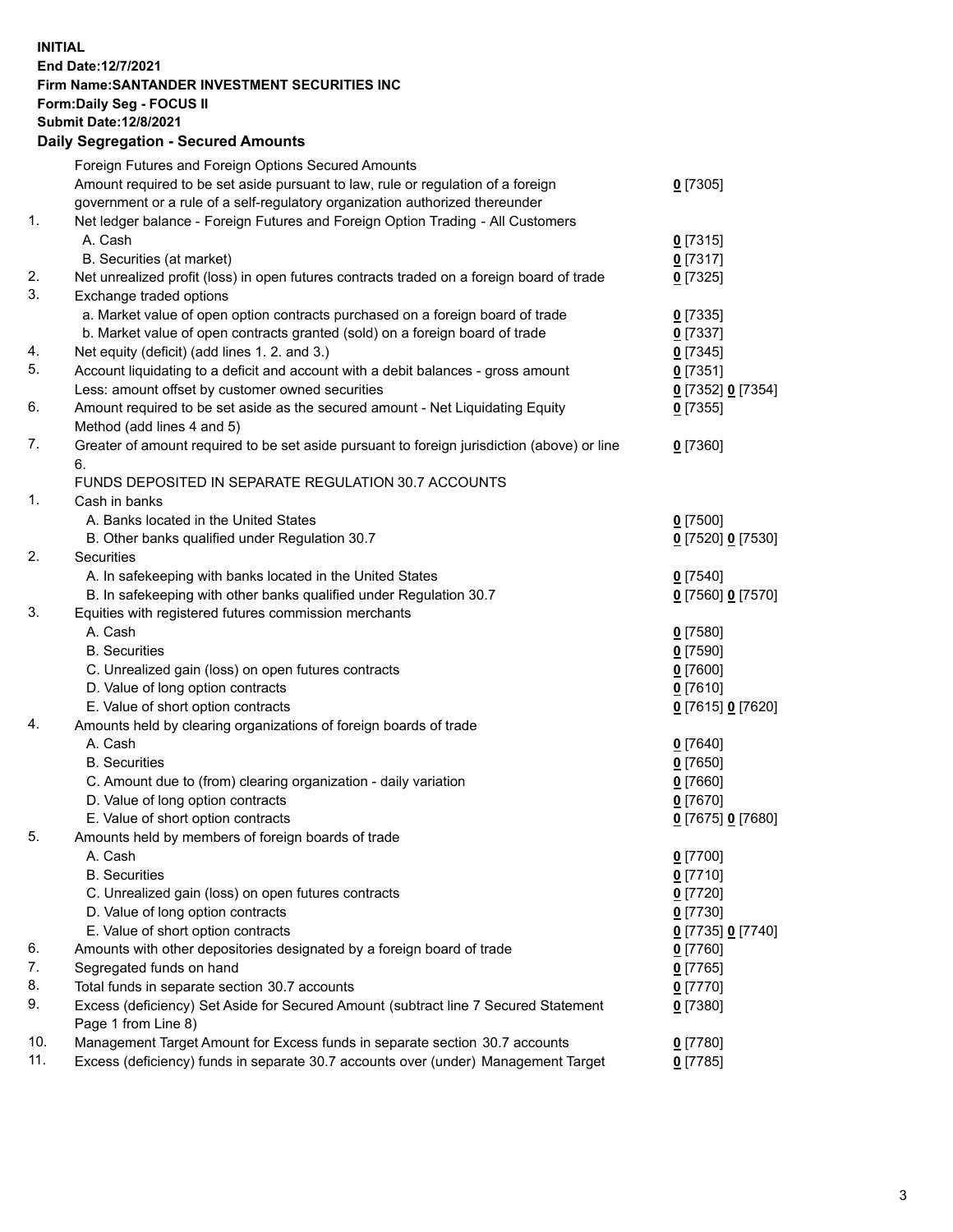| <b>INITIAL</b> |                                                                                     |                      |
|----------------|-------------------------------------------------------------------------------------|----------------------|
|                | End Date:12/7/2021                                                                  |                      |
|                | Firm Name: SANTANDER INVESTMENT SECURITIES INC                                      |                      |
|                | Form: Daily Seg - FOCUS II                                                          |                      |
|                | <b>Submit Date:12/8/2021</b>                                                        |                      |
|                | Daily Segregation - Segregation Statement                                           |                      |
|                | SEGREGATION REQUIREMENTS(Section 4d(2) of the CEAct)                                |                      |
| 1.             | Net ledger balance                                                                  |                      |
|                | A. Cash                                                                             | 2,342,284,653 [7010] |
|                | B. Securities (at market)                                                           | $0$ [7020]           |
| 2.             | Net unrealized profit (loss) in open futures contracts traded on a contract market  | 52,721,470 [7030]    |
| 3.             | Exchange traded options                                                             |                      |
|                | A. Add market value of open option contracts purchased on a contract market         | 74,291,354 [7032]    |
|                | B. Deduct market value of open option contracts granted (sold) on a contract market | -49,087,142 [7033]   |
| 4.             | Net equity (deficit) (add lines 1, 2 and 3)                                         | 2,420,210,335 [7040] |
| 5.             | Accounts liquidating to a deficit and accounts with                                 |                      |
|                | debit balances - gross amount                                                       | $0$ [7045]           |
|                | Less: amount offset by customer securities                                          | 0 [7047] 0 [7050]    |
| 6.             | Amount required to be segregated (add lines 4 and 5)                                | 2,420,210,335 [7060] |
|                | FUNDS IN SEGREGATED ACCOUNTS                                                        |                      |
| 7.             | Deposited in segregated funds bank accounts                                         |                      |
|                | A. Cash                                                                             | 358,287,982 [7070]   |
|                | B. Securities representing investments of customers' funds (at market)              | $0$ [7080]           |
|                | C. Securities held for particular customers or option customers in lieu of cash (at | $0$ [7090]           |
|                | market)                                                                             |                      |
| 8.             | Margins on deposit with derivatives clearing organizations of contract markets      |                      |
|                | A. Cash                                                                             | 2,047,072,366 [7100] |
|                | B. Securities representing investments of customers' funds (at market)              | $0$ [7110]           |
|                | C. Securities held for particular customers or option customers in lieu of cash (at | $0$ [7120]           |
|                | market)                                                                             |                      |
| 9.             | Net settlement from (to) derivatives clearing organizations of contract markets     | 61,596,185 [7130]    |
| 10.            | Exchange traded options                                                             |                      |
|                | A. Value of open long option contracts                                              | 74,291,354 [7132]    |
|                | B. Value of open short option contracts                                             | -49,087,142 [7133]   |
| 11.            | Net equities with other FCMs                                                        |                      |
|                | A. Net liquidating equity                                                           | $0$ [7140]           |
|                | B. Securities representing investments of customers' funds (at market)              | $0$ [7160]           |
|                | C. Securities held for particular customers or option customers in lieu of cash (at | $0$ [7170]           |
|                | market)                                                                             |                      |
| 12.            | Segregated funds on hand                                                            | $0$ [7150]           |
| 13.            | Total amount in segregation (add lines 7 through 12)                                | 2,492,160,745 [7180] |
| 14.            | Excess (deficiency) funds in segregation (subtract line 6 from line 13)             | 71,950,410 [7190]    |
| 15.            | Management Target Amount for Excess funds in segregation                            | 70,000,000 [7194]    |
| 16.            | Excess (deficiency) funds in segregation over (under) Management Target Amount      | 1,950,410 [7198]     |
|                | <b>Excess</b>                                                                       |                      |